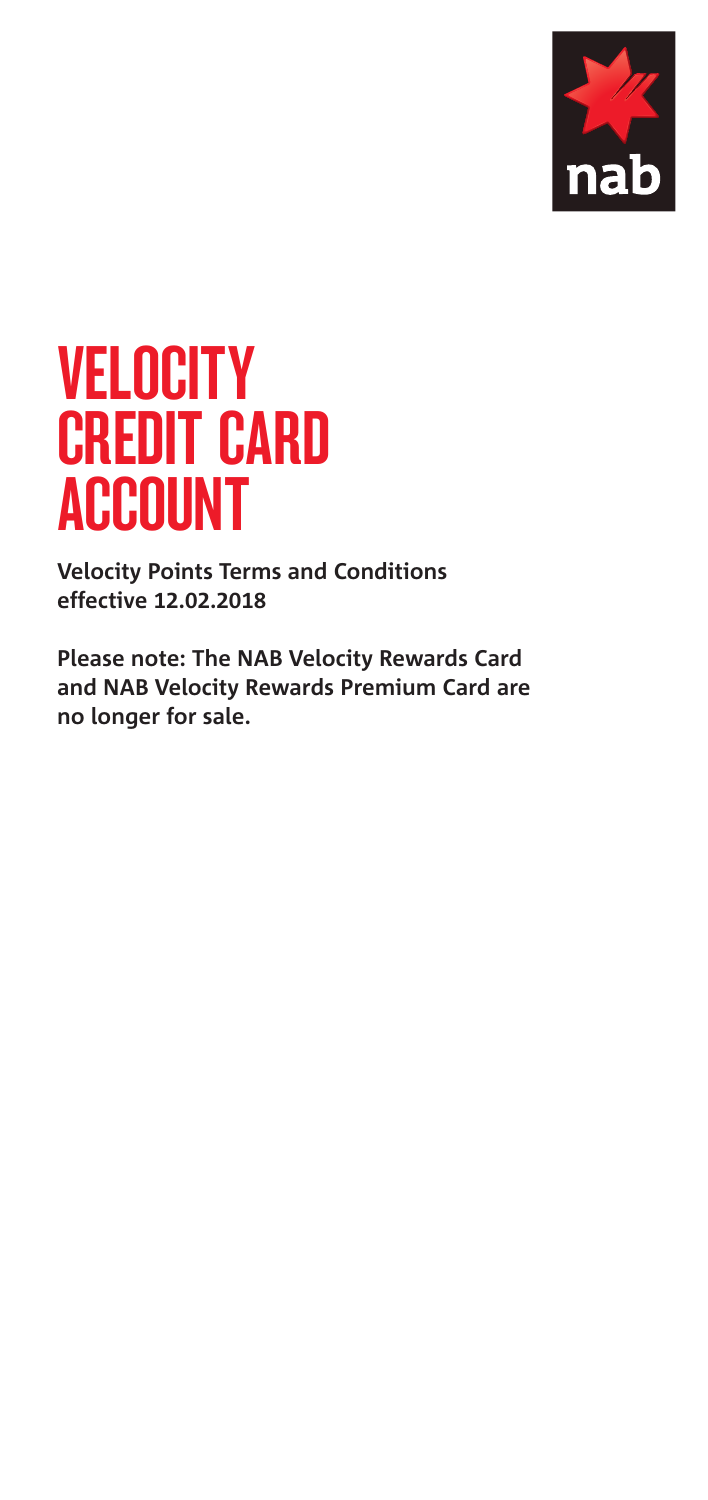These National Australia Bank Limited ("NAB") Terms and Conditions explain how Velocity Points can be earned using a NAB Velocity Credit Card account ("Card Account"). These terms and conditions will apply to you if you have been issued with a NAB Velocity Credit Card. You accept these terms and conditions on first use of your Card Account or any NAB Velocity Credit Card issued in connection with your Card Account.

Velocity Points are allocated by the Velocity Program under the Velocity Member Terms and Conditions. These terms and conditions are not designed to replace or alter the Velocity Member Terms and Conditions. If you don't have a copy of the Velocity member Terms and Conditions, please visit **virginaustralia.com/velocity** The Velocity Program is owned and operated by Velocity Rewards Pty Ltd ABN 98116 089 448 as a trustee of the Loyalty Trust.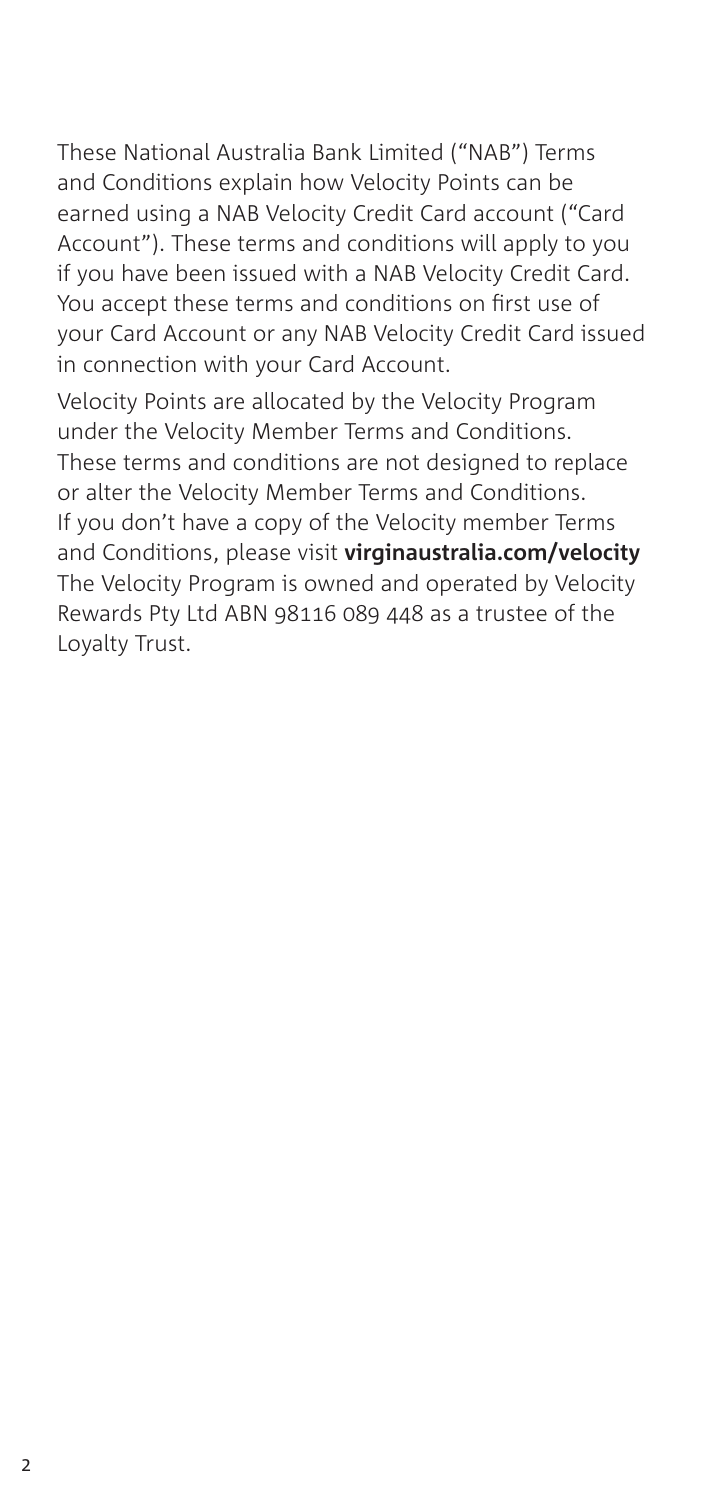# Getting started

**1.** You must supply your Velocity membership number, first name and surname (together called "Velocity Account Membership Information") to earn Velocity Points using your Card Account and to enable these Velocity Points to be credited to your Velocity Account. Please ensure you provide accurate information to NAB, otherwise NAB will not be able to credit your Velocity Points to your Velocity Account (as described in 9).

 If you are not a Velocity member you can join the Velocity program on-line for free at **virginaustralia.com/velocity** or by calling the Velocity Membership Contact Centre between 8am-8pm (EST) on 13 18 75. Please note that an enrolment fee will be charged for joining the Velocity program through the Velocity Membership Contact Centre.

#### Use of information

- **2.** a) You may provide your Velocity Account Membership Information to NAB at the time of application for a Card Account or where you already have a Card Account, you can provide your Velocity Account Membership Information to NAB by calling 13 22 65, or in any other manner acceptable to NAB.
	- b) To confirm your Velocity Program membership and to facilitate the crediting of Velocity Points to your Velocity Rewards Account, NAB will give to Velocity and Velocity will give to NAB your Velocity membership number, full name and contact details.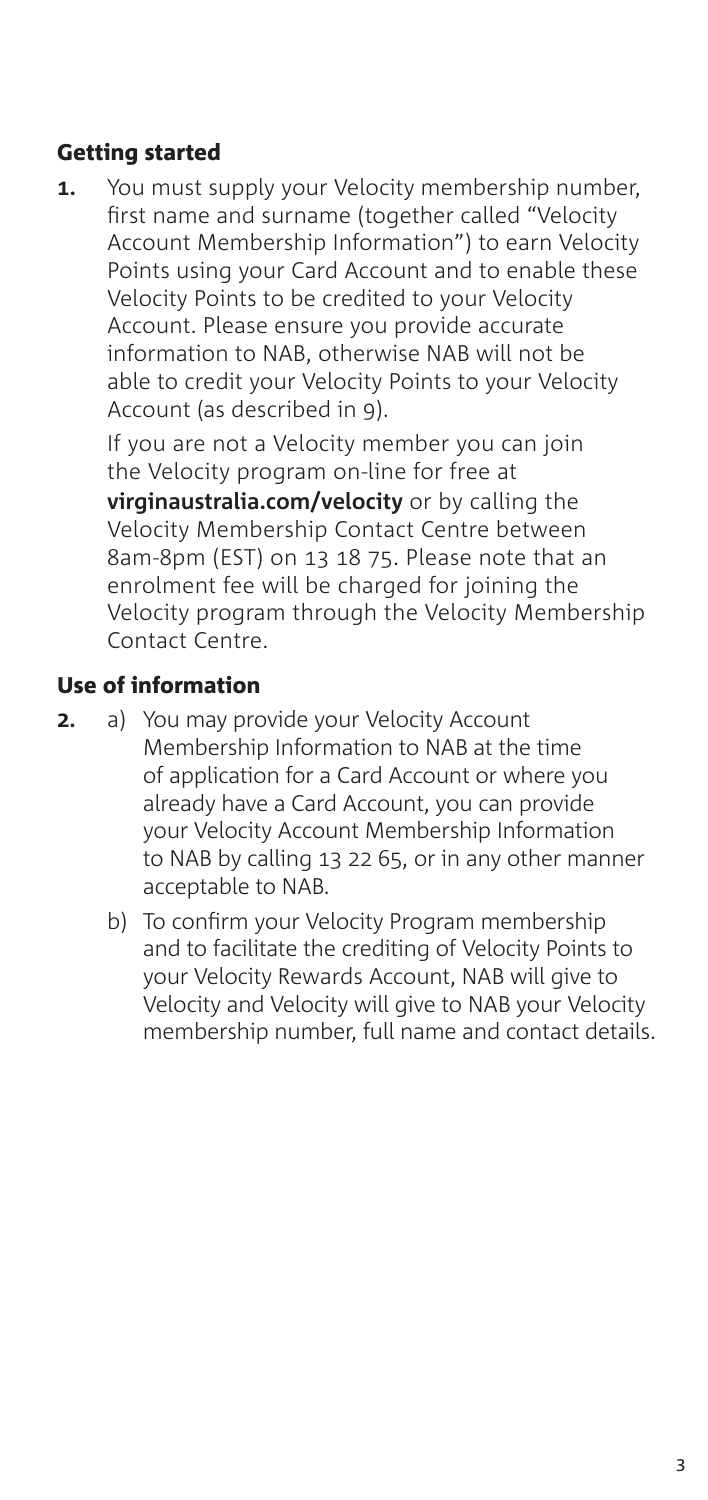# Earning Velocity Points – standard and bonus points

**3.** Velocity Points will be earned through the use of the Card Account on all net purchases during a statement period. Net purchases means the total purchases less sales credits (ie. returns) and adjustments during a statement period.

Net purchases do not include:

- cash advances (which includes bills paid over the counter at a bank, financial institution or post office, the purchase of travellers cheques);
- balance transfer amounts you request transferred from non NAB credit card or store account;
- fees and charges under your Card Account;
- transactions for gambling or gaming purposes - examples include purchase of lottery tickets, purchases of gaming chips or tokens and online gambling;
- interest charges;
- government fees and charges;
- unauthorised purchases for which you are not liable.

Also excluded from net purchases are:

- transactions where you use your NAB Velocity Credit Card as a debit card to access linked accounts;
- transactions which involve abuse of your Card Account;
- where your Card Account is a personal NAB Velocity Credit Card, net purchases also exclude transactions NAB decides are for business purposes. Transactions where you use your Card Account to make a payment to the Australian Taxation Office (ATO).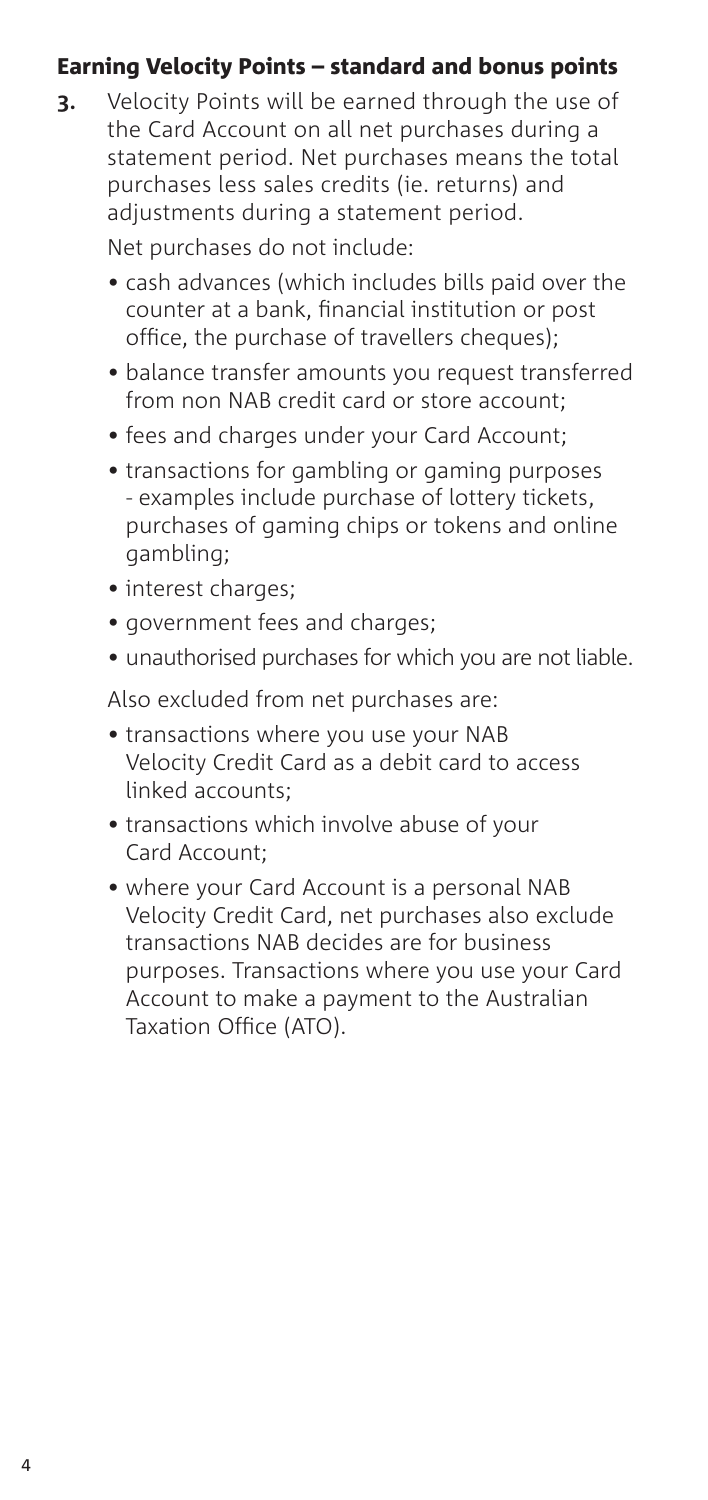# Standard Velocity Points

- **4.** The number of Standard Velocity Points you can earn depends upon which type of Velocity Credit Card you use:
	- Velocity Points are calculated on net purchases (see 3 above) at the end of a statement period and rounded up to the nearest whole Velocity Point (Velocity Points are awarded in whole numbers only).
	- Points are calculated on the total Australian dollar amount of net purchases that appear on your statement.

 Velocity Points earned on Net Purchases in a statement period are set out in the tables below:

| <b>NAB Velocity Rewards Card</b>         |  |
|------------------------------------------|--|
| Visa                                     |  |
| 0.5 Point per \$1                        |  |
| <b>NAB Velocity Rewards Premium Card</b> |  |
| Visa                                     |  |
| 1 Point per \$1.50                       |  |
| 1 Point per \$3                          |  |
|                                          |  |

#### Bonus Velocity Points

**5.** NAB may allocate Bonus Velocity Points on a transaction as notified in the applicable NAB promotional material. These Bonus Velocity Points are in addition to any Standard Velocity Points you may be eligible to earn in accordance with 4.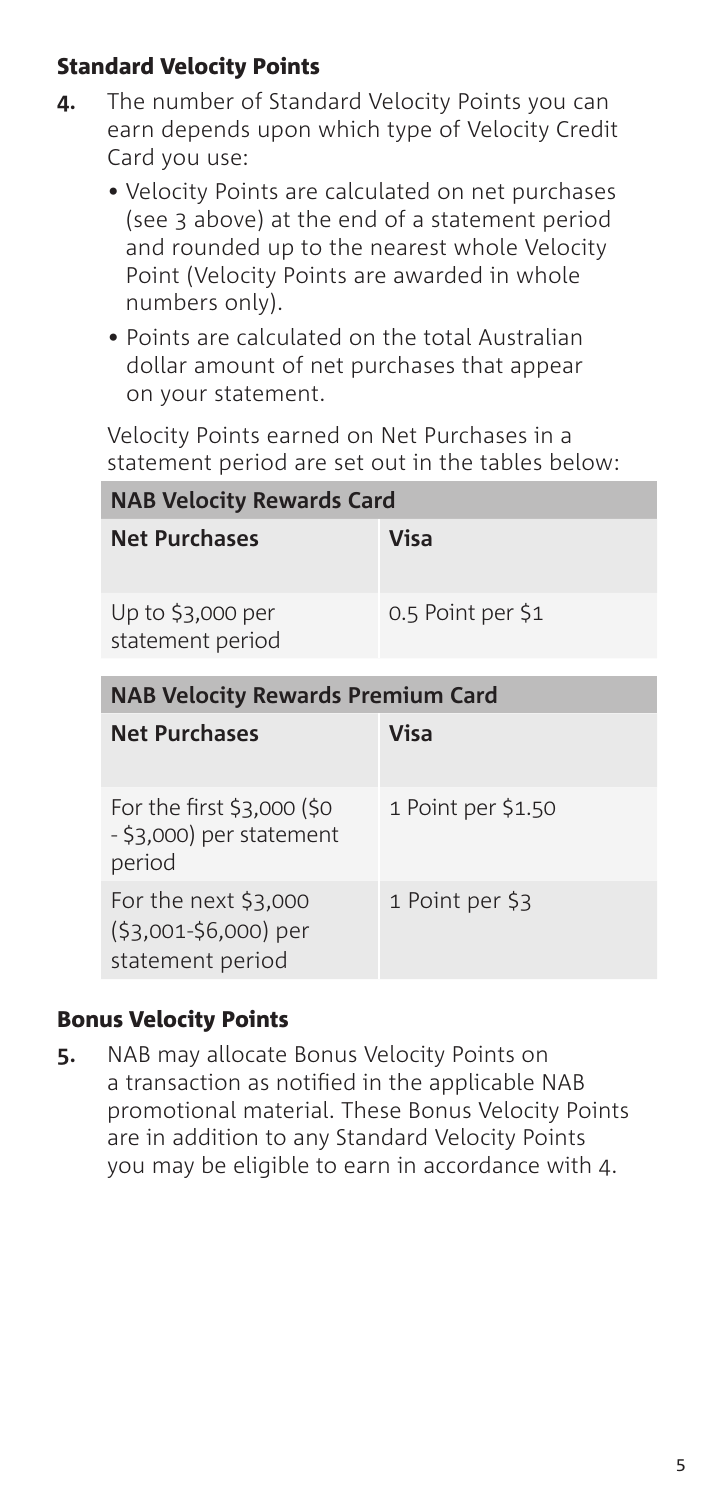# Velocity Points adjustment

**6.** If you receive a sales credit or refund for a purchase, NAB will deduct Velocity Points from your total Velocity Points held with NAB at the rate they were earned for that purchase. For example, if you received a refund or sales credit for a purchase made using your NAB Velocity Rewards Visa Card, NAB will deduct Velocity Points at the rate earned for that purchase using your Velocity NAB Velocity Rewards Visa Card. You will see this adjustment of Velocity Points on the Card Account statement of account in which you received the credit or refund.

## When Velocity Points are credited to your Velocity Account

- **7.** Your Card Account statement of account will set out the number of Velocity Points earned during that statement period and will identify those points as either Standard Velocity Points or Bonus Velocity Points.
- **8.** Once you provide NAB with your Velocity Membership Account Information:
	- Standard Velocity Points earned in a statement period will be credited to the Velocity Account within two business days following the closing date of each statement period of your Card Account.
	- Bonus Velocity Points will be credited to your Velocity Account as advised by NAB in the relevant promotional material.

# When Velocity Points are not credited to your Velocity Account

- **9.** Velocity Points earned through the use of your Card Account will not be credited to your Velocity Account if:
	- you cease to be a member of the Velocity Program;

or

• you did not provide NAB with valid Velocity Membership Account Information eg. your Velocity membership number is incorrect or out of date or the name and surname on your Card Account do not match those on your Velocity Account; or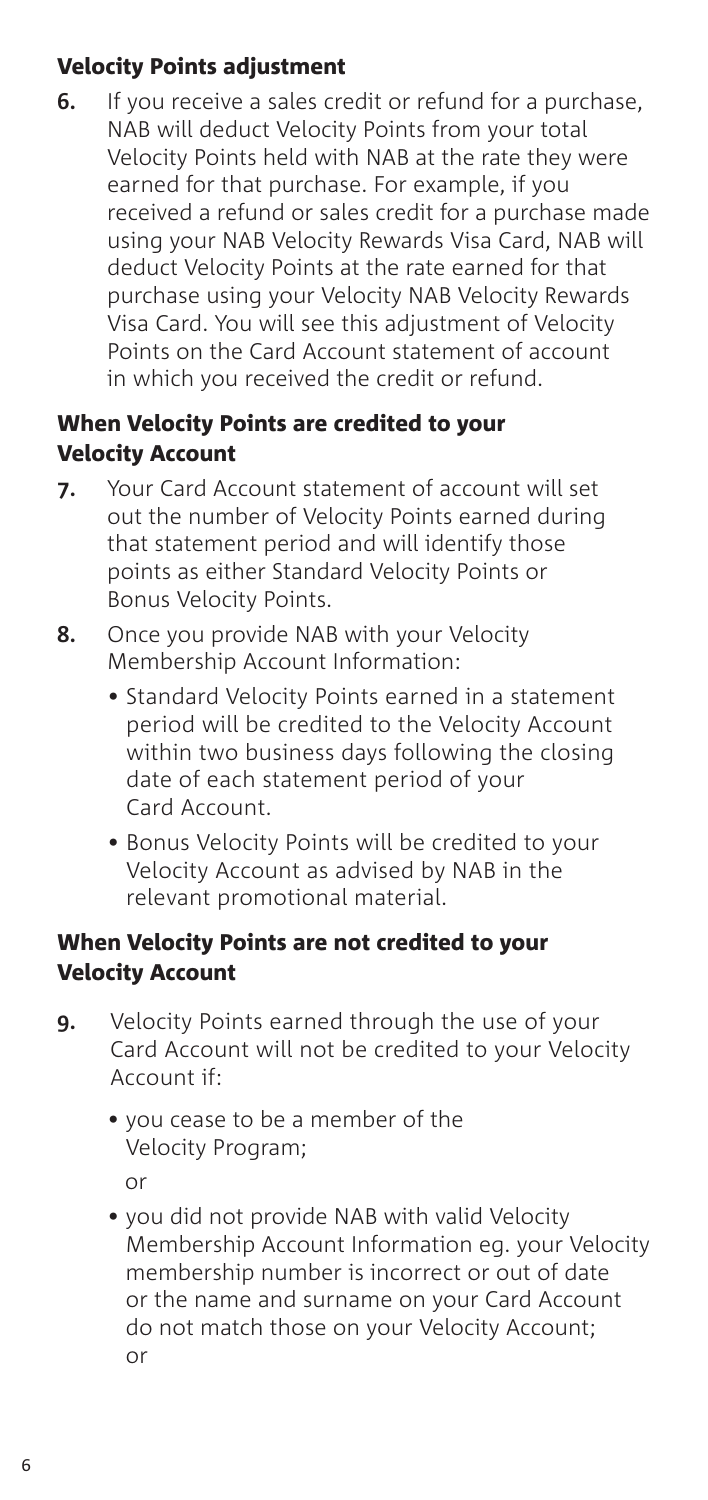• you provided NAB with your valid Velocity Membership Account Information but have not been issued a statement of account for the Card Account (in accordance with your Card Account terms and conditions) eg. during the statement period when you provided your Velocity Account Information, the outstanding balance was less than \$10 and no amount was debited or credited to this statement of account.

## Closing your card account

**10.** If either you or NAB request closure of your Card Account, all Velocity Points earned during the statement period in which you or NAB make the request will be lost and no further Velocity Points can be earned through the use of the Card Account. Closure of the Card Account will not affect any Velocity Points that have already been credited to your Velocity Account in accordance with 9.

#### Important things you should know

- **11.** Unless otherwise permitted by NAB, you may only link your Card Account to a Velocity Account that is held in your name. A Card Account can only be linked to one Velocity Account.
- **12.** NAB recommends that you seek independent tax advice in respect of the tax consequences (including fringe benefits tax and goods and services tax) arising from the use of this product or from participating in the Velocity Program or from using any of the Rewards or other available program facilities.
- **13.** NAB may change these terms and conditions at any time. Where these changes are material in nature, you will be notified prior to these changes becoming effective.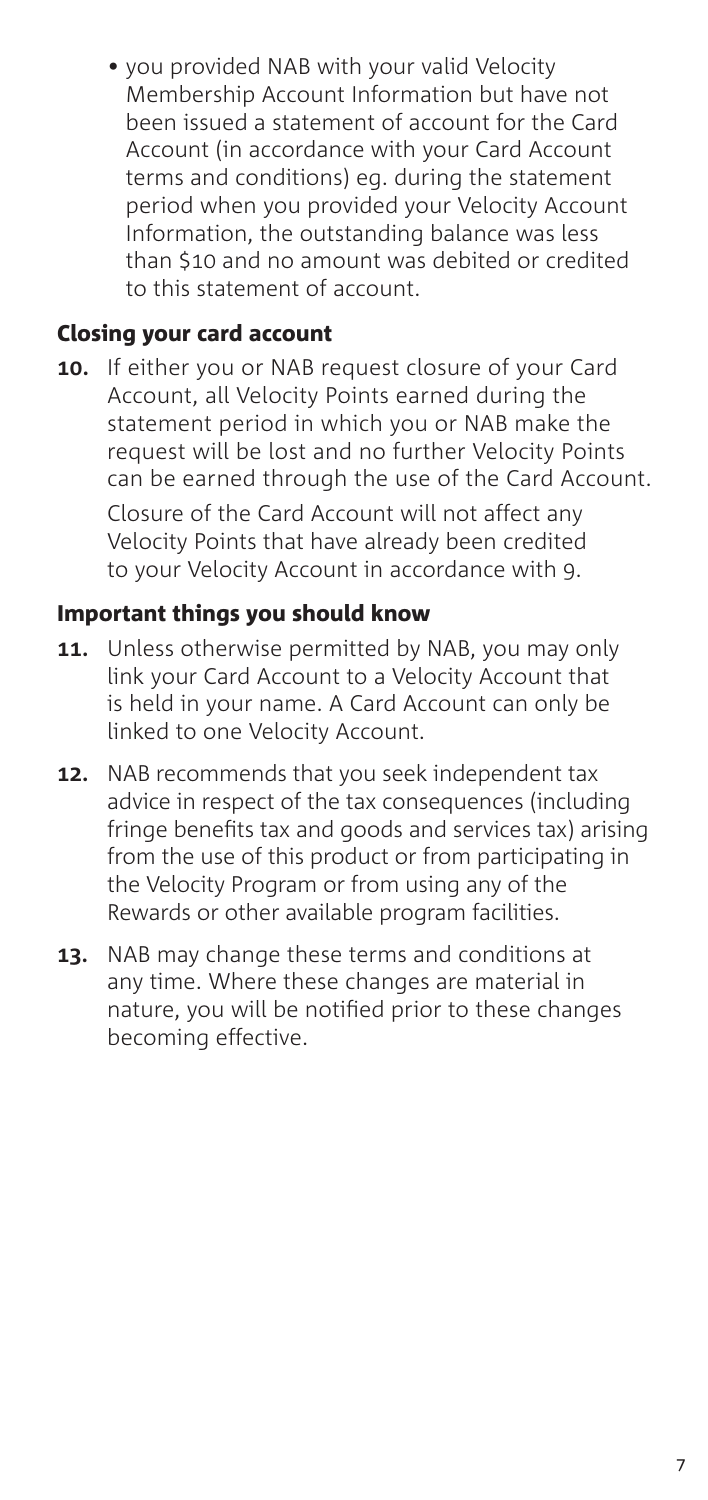- 14. If any law making unfair contract terms void could apply to a term in this contract, the following rules apply to interpreting that term.
	- a) If the law would make the term void because the term permits us to exercise a right or discretion in a way or to an extent that would cause detriment to you, the term shall be read down and construed so as not to permit us to exercise the right or discretion in such a way or to such an extent but otherwise the term shall be construed as permitting us to exercise the right or discretion in all ways and to any extent consistent with the term.
	- b) If the law would make the term void because the term imposed a particular amount for a fee or charge, the term shall be read down and construed as authorising the maximum amount for that fee or charge which would not cause the term to be void.
	- c) If the law would make the term void because it authorised us to recover costs or losses or damages to be calculated by us in a specified way or in a way we chose, the term shall be read down and construed as authorising us to recover the maximum reasonable costs, losses and damages to be calculated in a reasonable way that did not cause the term to be void.
	- d) If, despite the application of rules (a), (b) and (c) to the term, the law would make the term void, the term is to be read down and construed as if it were varied, to the minimum extent necessary, so that the term is not void.

These reading down rules apply before any other reading down or severance provision in this contract.

If you need to contact NAB regarding these terms and conditions or for information about resolving problems and disputes, please call **13 22 65**.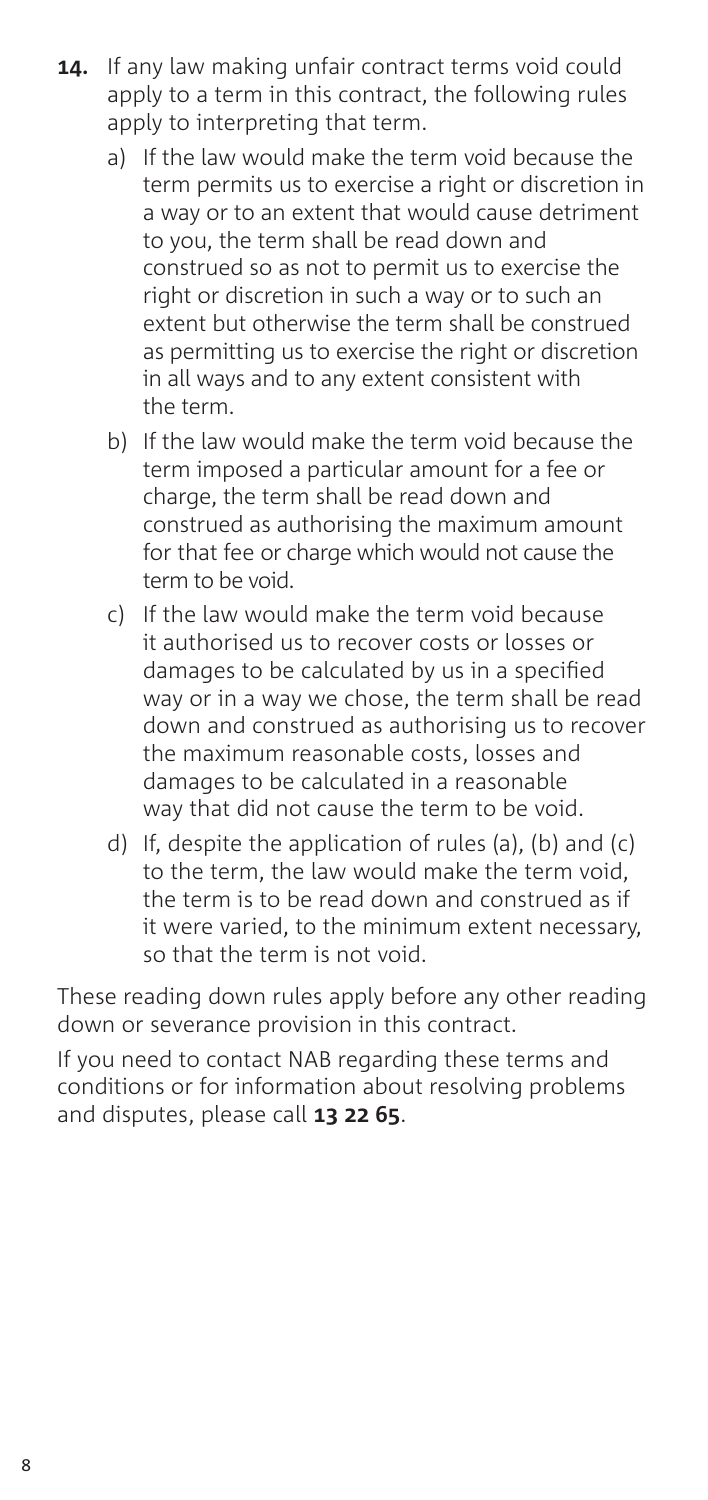This page has been left blank intentionally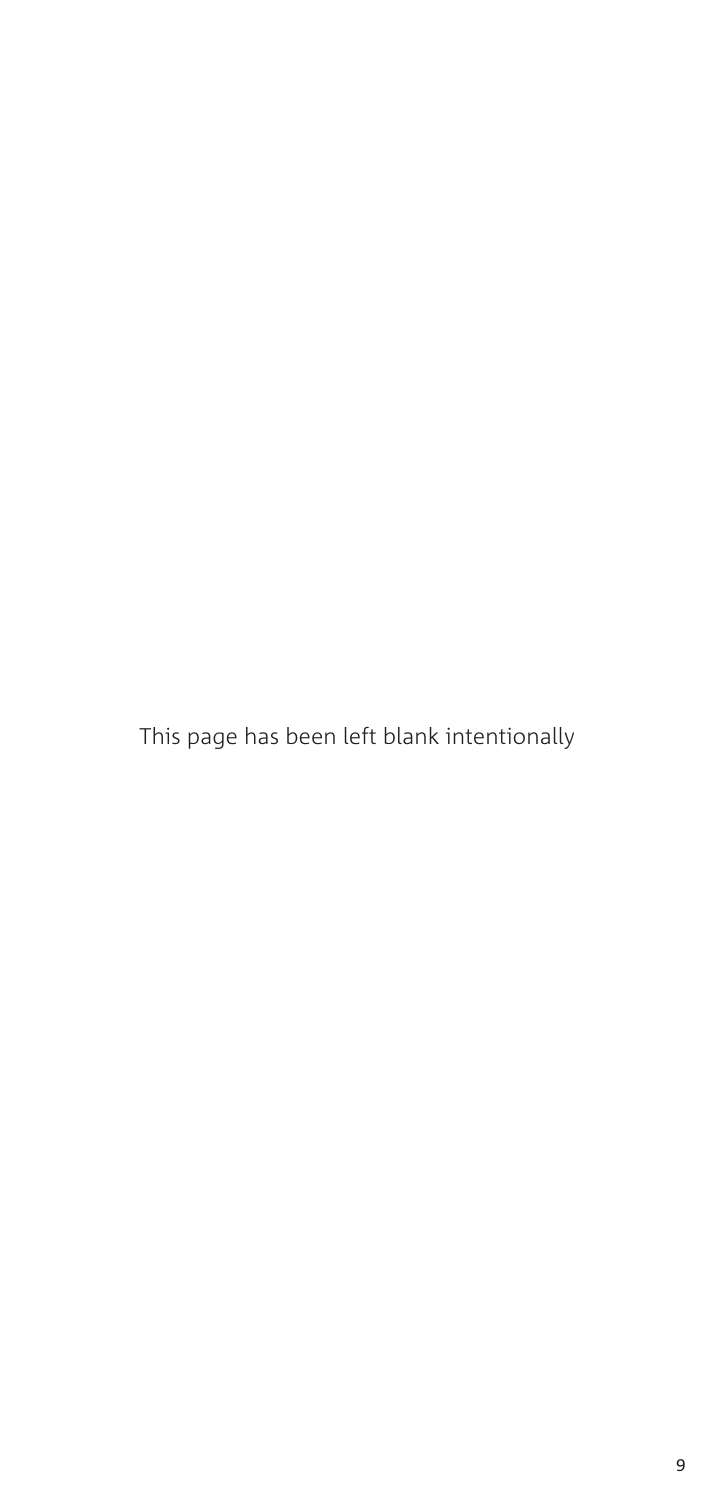This page has been left blank intentionally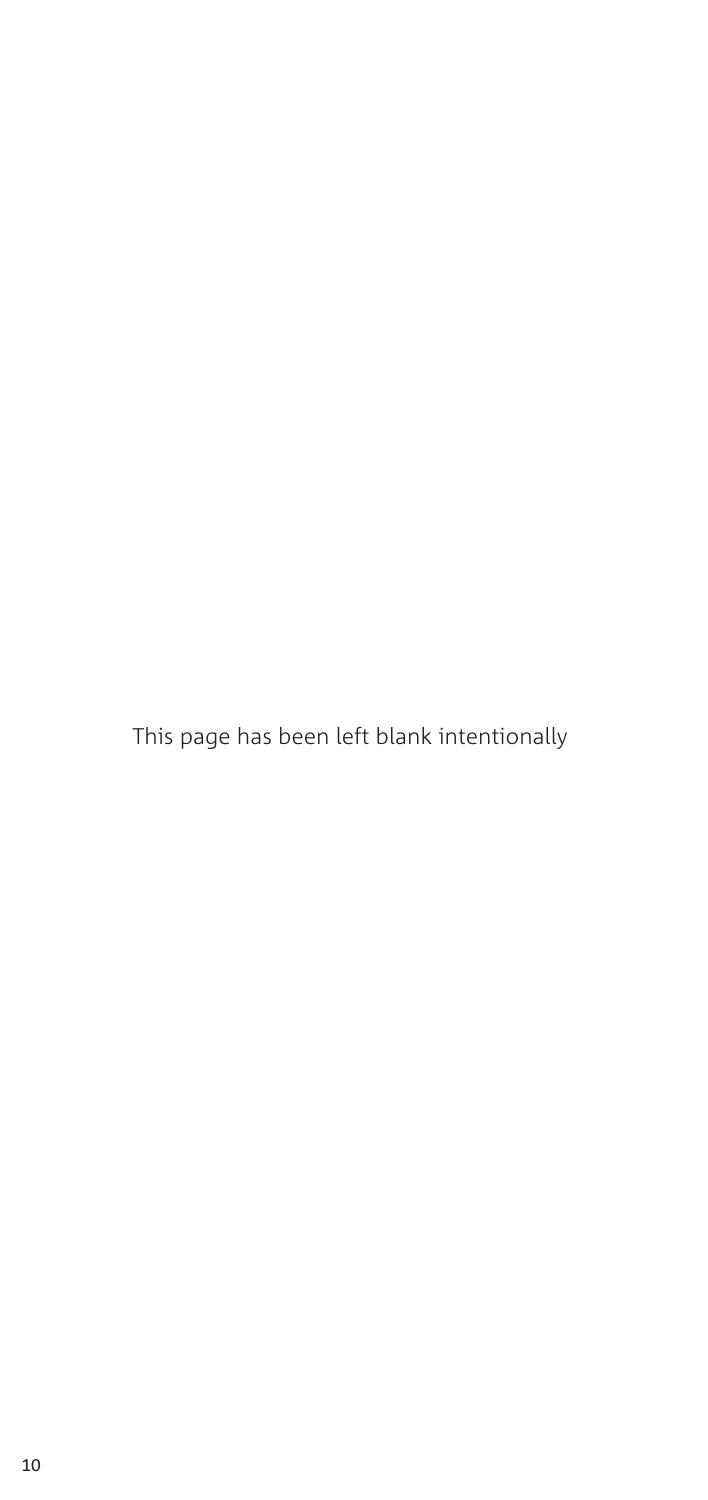This page has been left blank intentionally